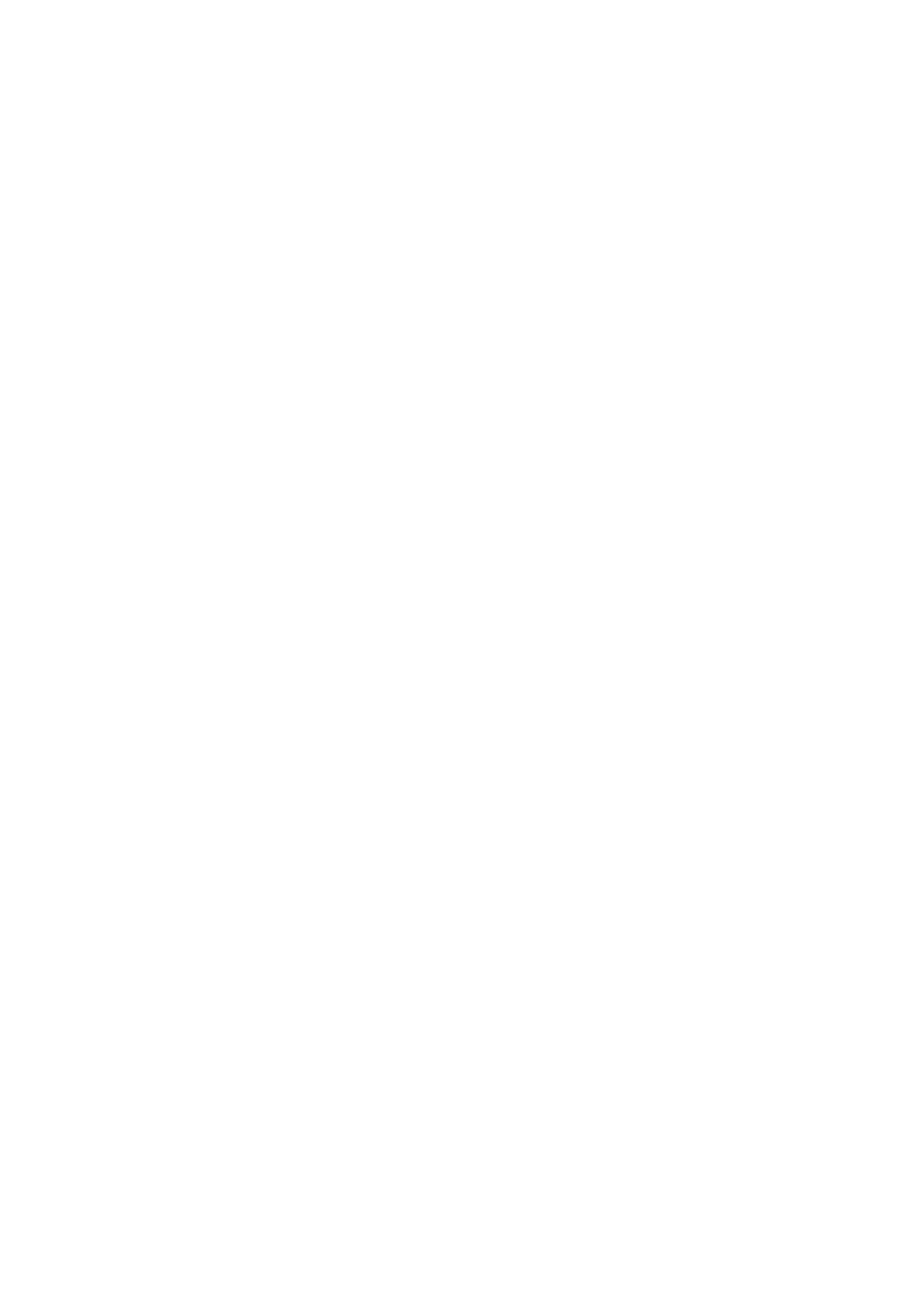# **Technical Data**

Min operating pressure: 0.1 bar Max operating pressure: 5 bar Hot Water Supply Temperature 55-65°C Cold Water Supply Temperature 15-25°C

# **Flow Rate Data: Ltr/min**

| Low/Med Pressure |     |      | <b>High Pressure</b> |                |      |
|------------------|-----|------|----------------------|----------------|------|
| <b>BAR</b>       | 0.1 | 5.8  | <b>BAR</b>           |                | 21.6 |
| <b>BAR</b>       | 0.2 | 9.4  | <b>BAR</b>           | $\overline{2}$ | 30.7 |
| <b>BAR</b>       | 0.3 | 11.7 | <b>BAR</b>           | 3              | 37.6 |
| <b>BAR</b>       | 0.4 | 13.6 | <b>BAR</b>           | 4              | 43.7 |
| <b>BAR</b>       | 0.5 | 15.1 | <b>BAR</b>           | 5              | 48.6 |

## **Operation**

Turn the temperature control handle ant-clockwise to increase the water temperature, and turn clockwise to reduce the water temperature.

**NB This is a thermostatic control only and does not have any flow control device built into its operation it must be used in conjunction with a separate stop tap for flow control.**

### **Installation**

#### All Valves:

The hot inlet of the valve must always be connected to the hot pipe work. The hot inlet of the valve is clearly marked. Failure to follow this instruction will mean the valve will not operate correctly.

## **Cartridge Reversal:**

Please note that the pipe work on site should be plumbed with the hot on the left and the cold on the right as you look at it. If this is not the case, instead of turning the valve body around to match the pipe work, the cartridge can be taken out of the valve body, turned 180° and placed back in the valve body. The Hot & Cold inlets will now match the incoming water.

When removing the cartridge, please undo the retaining nut and then pull gently on the cartridge. There may be some residual water behind the cartridge. Remove the cartridge from the valve body and turn it 180° so that the positional lug on the cartridge lines up with the slot in the valve body. Push the cartridge into the valve body making sure the lug is in the slot. Replace the retaining nut being careful not to over tighten.

> **CARTRIDGE** POSITIONAL LUG

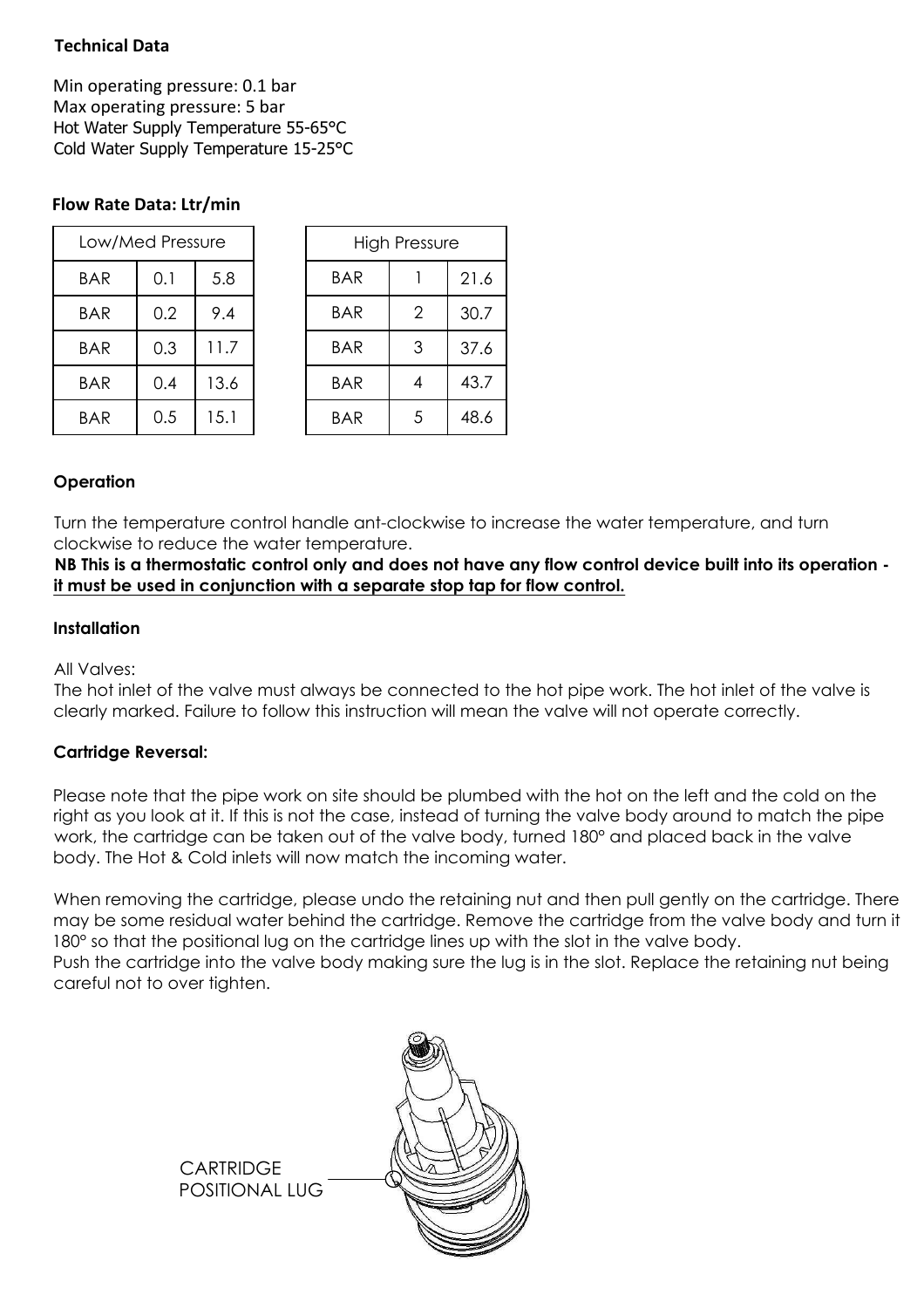#### **NB There is some in-wall adjustment on this shower valve to assist with installation. This needs to be planned before installation commences. See key dimensions for guidance.**

- 1. Remove the collar and guide sleeve from the shower valve body, and leave to one side in a safe place.
- 2. You must install accessible isolation valves in the HOT & COLD water supply lines for servicing purposes.
- 3. The plumbing connections on the inlets are all ½" BSP male threads.
- 4. Determine the fixing position and make a suitable recess in the wall to house the valve body.

#### **NB this space should leave enough access to be able to service the valve body and all its connections points after the concealing plate is removed.**

- 5. Secure the shower valve body in position to a suitable fixing point, using the fixing lugs that are cast into the base of the body.
- 6. Now the shower valve is securely mounted in the wall recess, make sure the pipe work is thoroughly flushed through to remove any debris from the system before connecting the water supplies to the valve body. NB failure to do this could invalidate the guarantee.
- 7. The plumbing connections should then be made to the HOT & COLD water inlets (which are clearly marked). If for some reason the pipe work feeds are the wrong way around, the cartridge can be taken out of the valve body, turned 180 and placed back in the valve body. See "CARTRIDGE REVERSAL" instruction for guidance.
- 8. Make the plumbing connection to the water on / off control, such as a stop tap.
- 9. Turn on the water supply and check for leaks.
- 10. Check the maximum water temperature from the terminal fitting with a thermometer. The recommended maximum terminal outlet temperature is 43 C. Should this need adjusting, see the Temperature Adjustment section for guidance.
- 11. The valve can now be commissioned.
- 12. Re-fit the chrome collar and guide sleeve to the valve body.
- 13. Fit the operating handle to the thermostatic cartridge spindle.
- 14. Your shower valve is now ready for use.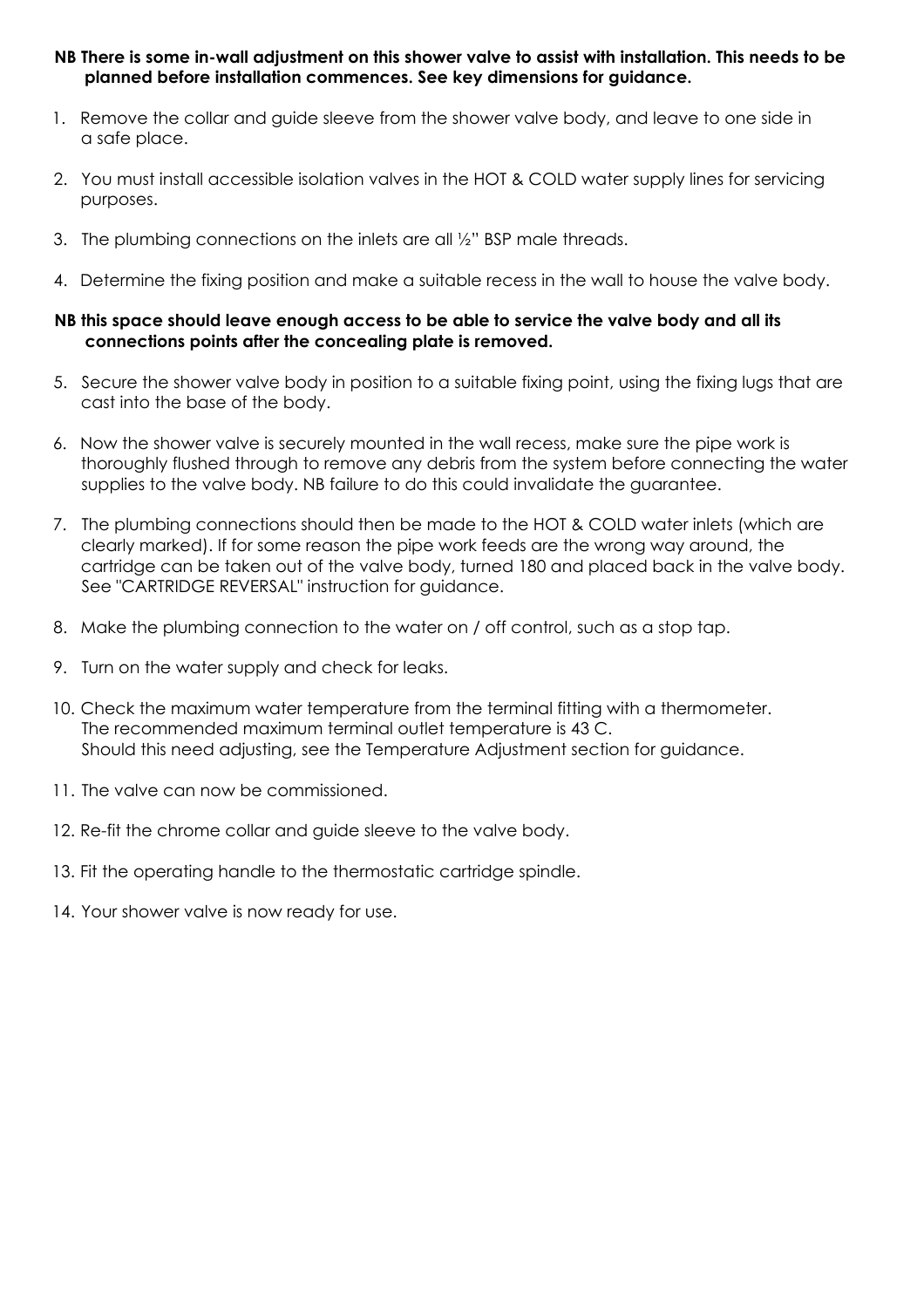### **Temperature Adjustment**

- 1. Remove the handle on the thermostat control. The method will differ depending on the handle type. The spline/Brass stop Ring will now be exposed.
- 2. If a Brass Stop Ring is in place, please remove it. Press one of the push button flow controls to activate the flow.
- 3. If the shower is too cold then turn the spline anti-clockwise. If the shower is too hot then turn the spline clockwise. Let the water temperature stabilise after every adjustment. We recommend a max temperature of 43 °C.
- 4. When the temperature is correct, press the push button flow control again to stop the water flow. Do not move the spline again until after the handle is secured in place. The max temperature is now set and any movement of the spline will alter the temperature.
- 5. The handle can now be put back in place. When the handle is being placed over the spline, please ensure that the handle Stop Lug is against the cartridge Stop Lug preventing the handle from being turned any further anti clockwise. This prevents the shower valve from reaching a temperature that is higher than the set point.

Depending on your handle type the temperature will be limited by a handle with an in build stop lug or by a separate Brass Stop Ring. Please see the diagrams below.

6. The handle can now be fixed in place. The shower should have a safe maximum showering temperature.

### **Cartridge Stop Lug**

The handle stop lug should be against this face at the maximum temperature setting. This stops further anti-clockwise movement.



## **Brass Stop Ring**

Some handle types have a brass stop ring which is placed over the spline and limits the anti-clockwise movement of the handle.